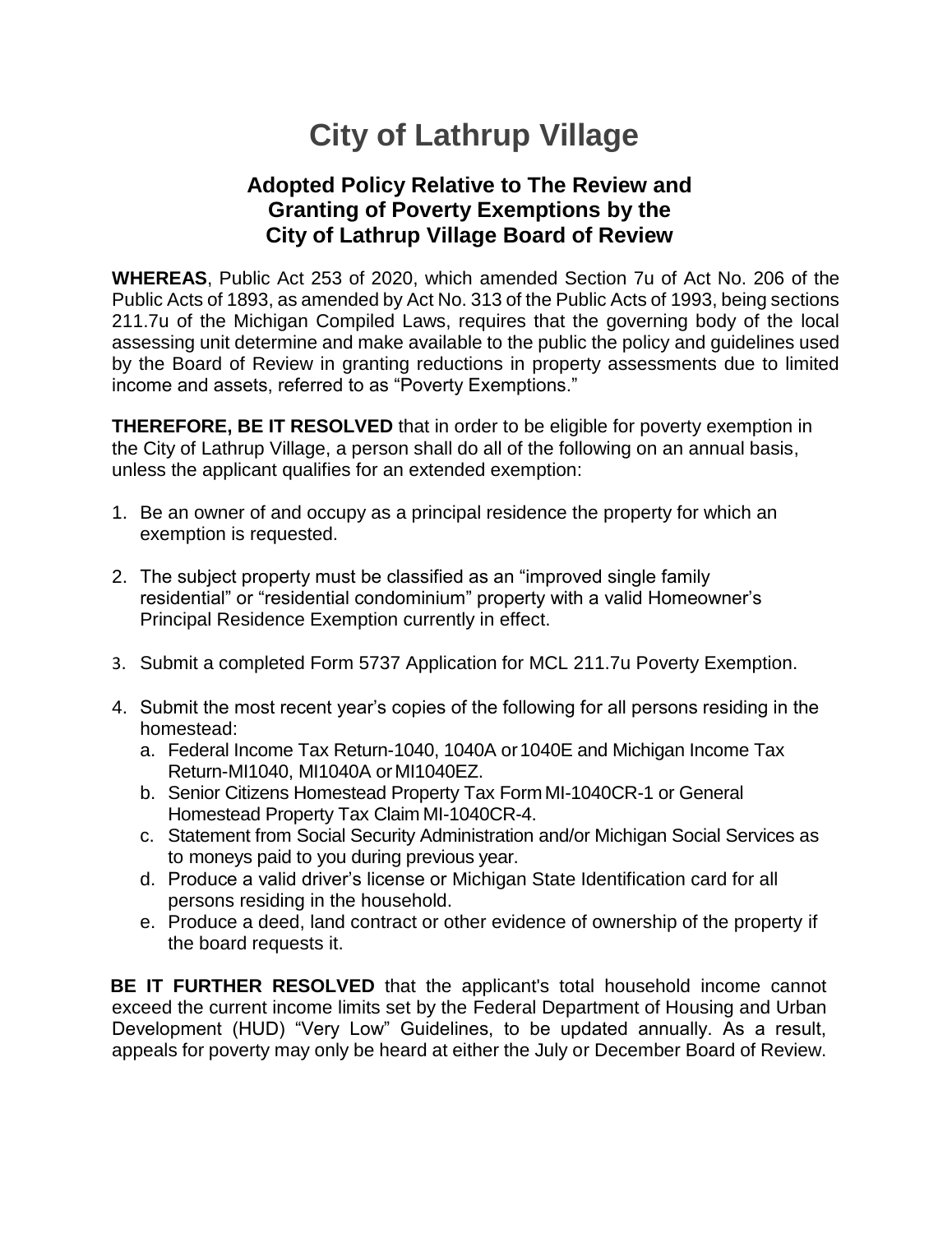**BE IT FURTHER RESOLVED** that the total value of the assets of the applicant and each member of the applicant's household shall not exceed \$50,000. Excluding the property for which the exemption is requested BUT including all other property; including from all other persons residing in the household. Property shall include, but is not limited to: cash, savings, stocks, mutual funds, insurance commodities, coin collections, boats, jewelry, art, motor vehicles, recreation vehicles, second homes, cottages or any other saleable real property or other tangible items.

**BE IT FURTHER RESOLVED** that any reduction in the State Equalized Value of a property is granted for one year only and must be applied for and reviewed annually based on the applicant's current situation, unless the applicant meets the qualifications for an extended exemption for up to three (3) years.

**BE IT FURTHER RESOLVED** that, in accordance with MCL 211.7u(6), an extended exemption eligibility applies to those applicants who receive a fixed income solely from public assistance that is not subject to significant annual increases beyond the rate of inflation, such as federal Supplemental Security Income or Social Security disability or retirement benefits.

**BE IT FURTHER RESOLVED** that in accordance with MCL 211.7u(6), a principal residence exempt from the collection of taxes under this section in tax year 2019 or 2020, or both, is permitted to extend the exemption for up to three (3) years, in tax years 2021, 2022, and 2023, without subsequent reapplication for the exemption, provided **Form 5739 is submitted annually and** there has not been a change in ownership or occupancy status of the person eligible for exemption under subsection.

**BE IT FURTHER RESOLVED** that in accordance with MCL 211.7u(6), a principal residence exempt for the first time from the collection of taxes under this section in tax year 2021, 2022, or 2023, may extend the exemption under this section for up to three (3) additional years after its initial year of exempt status without subsequent reapplication for the exemption, provided **Form 5739 is submitted annually and** there has not been a change in ownership or occupancy status of the person eligible for exemption under subsection.

**BE IT FURTHER RESOLVED** that for applicants meeting the income level quidelines, the Board may approve a partial exemption if deemed appropriate. Those applicants granted partial exemptions will be required to pay a property tax based on a fifty (50%). reduction in taxable value for the tax year in which the exemption is granted.

**BE IT FURTHER RESOLVED** that in order to ease the burden on taxpayers, the assessor and the Board of Review and to ensure that all taxpayers have an equal opportunity to be heard by the Board of Review, the City of Lathrup Village hereby resolves, according to provisions of MCL 211.30(8) of the General Property Tax Act, that the Board of Review shall receive letters of protest regarding assessments from resident taxpayers from the first Tuesday in March until it adjourns from the public